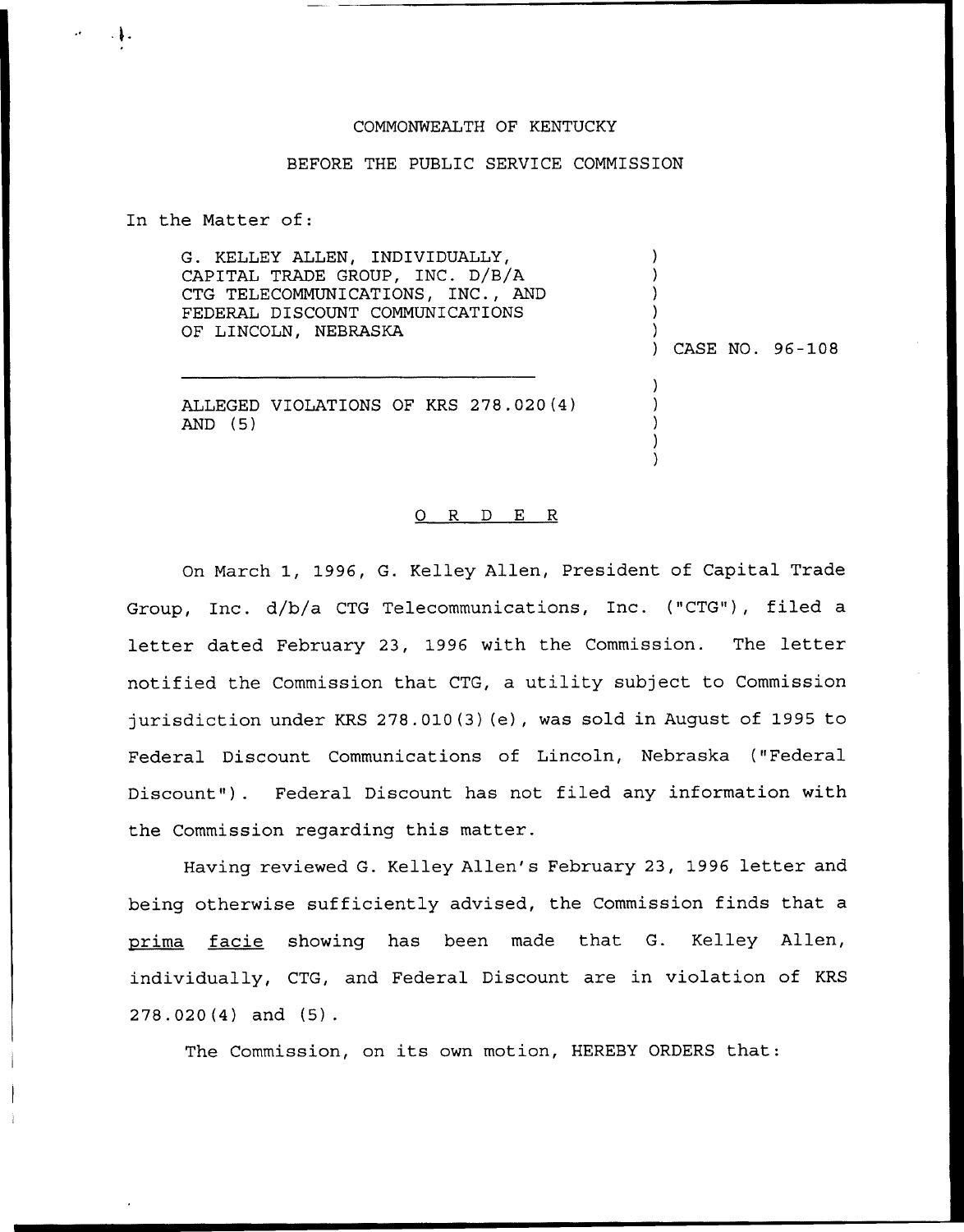1. G. Kelley Allen, individually, CTG, and Federal Discount shall appear before the Commission on Friday, Nay 10, 1996 at 10:00 a.m., Eastern Daylight Time, in Hearing Room 1 of the Commission's offices at 730 Schenkel Lane, Frankfort, Kentucky, for the purpose of presenting evidence concerning the alleged violations of KRS 278.020(4) and (5), and of showing cause why they should not be subject to the penalties prescribed in KRS 278.990 (1) for the alleged violations.

2. G. Kelley Allen, CTG, and Federal Discount shall submit to the Commission, within <sup>20</sup> days of the date of this Order, written responses to the allegations contained herein.

3. G. Kelley Allen's letter to the Commission dated February 23, 1996, which is attached hereto as Appendix A, is made part of the record of this proceeding.

4. Any motion requesting an informal conference with Commission Staff to consider the simplification of issues, or any other matters which may aid in the handling or disposition of this proceeding, shall be filed with the Commission no later than <sup>20</sup> days from the date of this Order.

Done at Frankfort, Kentucky, this 26th day of March, 1996.

PUBLIC SERVICE COMMISSION

Cha*ir*ma

ATTEST:

 $Milk$ Executive Director Commissione